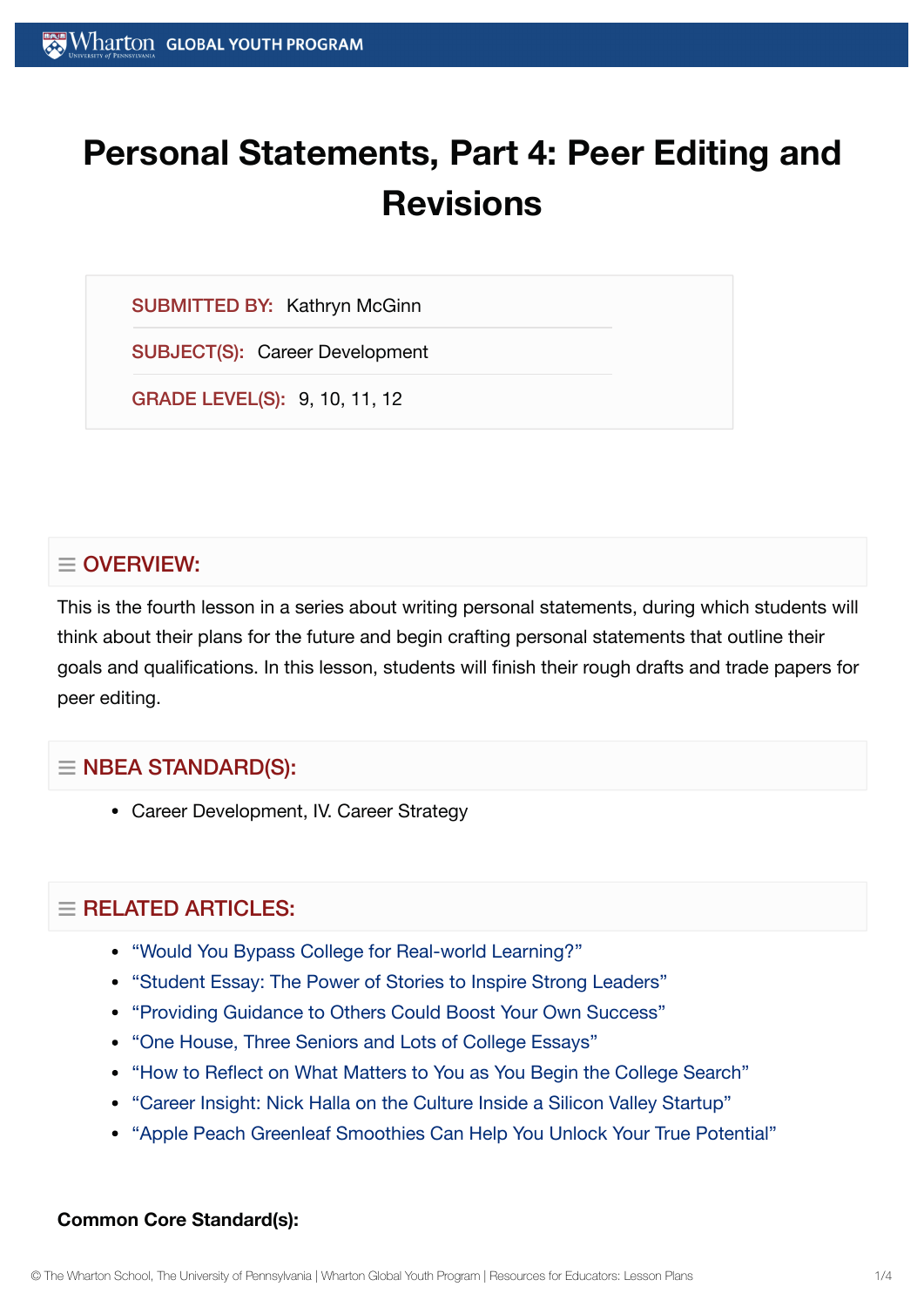# $\mathbb{R}$  Wharton Global Youth Program

- ELA CCR Writing 2: Write informative/explanatory texts to examine and convey complex ideas and information clearly and accurately through the effective selection, organization, and analysis of content.
- ELA CCR Writing 3: Write narratives to develop real or imagined experiences or events using effective technique, well-chosen details, and well-structured event sequences.
- ELA CCR Writing 4: Produce clear and coherent writing in which the development, organization and style are appropriate to the task, purpose and audience
- ELA CCR Writing 5: Develop and strengthen writing as needed by planning, revising, editing, rewriting, or trying a new approach.
- ELA CCR Writing 10: Write routinely over extended time frames and shorter time frames for a range of tasks, purposes and audiences.
- ELA CCR Reading 1: Read closely to determine what the text says explicitly and make logical inferences from it; cite specific textual evidence when writing or speaking to support conclusions drawn from the text.
- ELA CCR Reading 5: Analyze the structure of texts, including how specific sentences, paragraphs, and larger portions of the text relate to each other and the whole.
- ELA CCR Reading 8: Delineate and evaluate the argument and specific claims in a text, including the validity of the reasoning as well as the relevance and sufficiency of the evidence.
- ELA CCR Reading 10: Read and comprehend complex literary and informational texts independently and proficiently.
- ELA CCR Speaking and Listening 1: Prepare for and participate effectively in a range of conversations and collaborations with diverse partners, building on others' ideas and expressing their own clearly and persuasively.

#### **Objectives/Purposes:**

- Students will practice writing specific portions of personal statements.
- Students will write and revise their own personal statements.
- Students will edit each other's drafts.

#### **Other Resources/Materials:**

• Peer Editing Worksheet ([Handout](https://globalyouth.wharton.upenn.edu/wp-content/uploads/2012/01/Career-Development-18_Caree.handoutA.pdf) A)

#### **Activities:**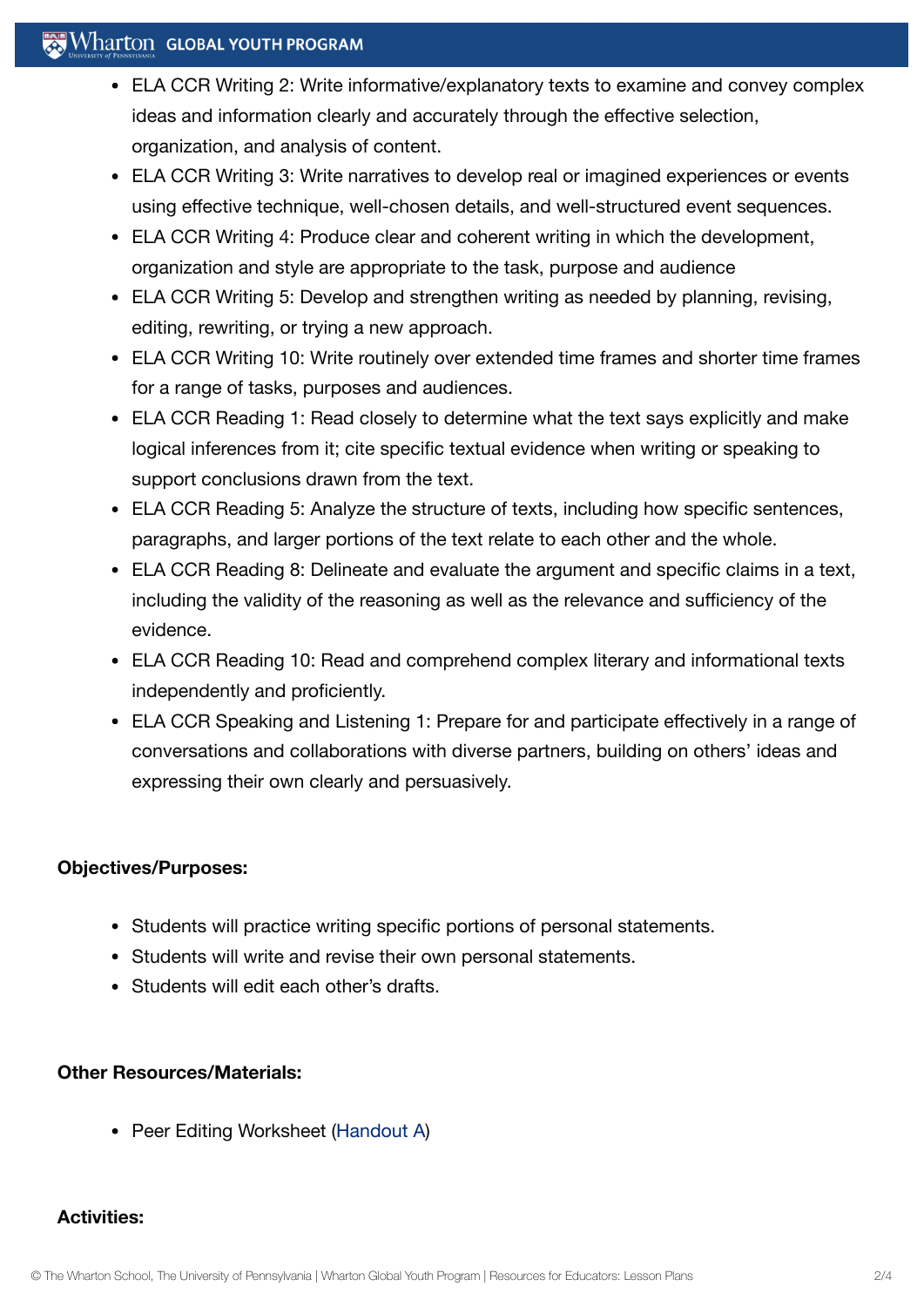# Wharton GLOBAL YOUTH PROGRAM

- 1. Have [students read](https://globalyouth.wharton.upenn.edu/articles/hip-hop-artist-kayvon-asemani-building-brand-ground/) the Wharton Global Youth Program article aloud together: Part I: Hip Hop Artist Kayvon Asemani. Alternatively, watch the actual interview online or listen to the podcast, both of which are linked within the article. If students are curious, you can extend the assignment for them to listen to both Part I and [Part](https://globalyouth.wharton.upenn.edu/articles/part-2-hip-hop-artist-kayvon-asemani-building-brand-controlling-destiny/) II. *(5-10 mins)*
- 2. Tell students that while the subject of the article, Kayvon Asemani, is accomplished, he is having trouble writing a personal statement, and so the students will have to help Kayvon put his experiences together in a cohesive manner. Divide students into three groups, with each group being responsible for writing one body paragraph of Kayvon's essay:
- Group 1: Body Paragraph 1: Describe Kayvon's educational and career goals and why they are important to him. What experiences/encounters led him to these goals?
- Group 2: Body Paragraph 2: Outline Kayvon's plan to achieve his goals. What steps does he plan to take?
- Group 3: Body Paragraph 3: Describe the skills/talents that Kayvon has that will help him reach his goals, including examples of how he has utilized his talents in the past.

# *(5 mins)*

3. Groups share the body paragraphs they have composed. As students listen, tell them to pay attention to the details that stand out and where more specific information could be added. Discuss what works and what could be improved in each paragraph.

If time allows, you may want to discuss as a class how Kayvon could compose a compelling introduction and conclusion and write these sample paragraphs collaboratively. *(5 mins)*

- 4. Have students continue working on their rough drafts. At this point, they should draw on their brainstorming activities, their outlines, and their practice with Kayvon's essay. *(15 mins)*
- 5. When students finish their drafts, have each student trade it with a partner. Students should complete a peer editing worksheet (Handout A) when they finish reading, and then share their comments with one another. In particular, students should look for: